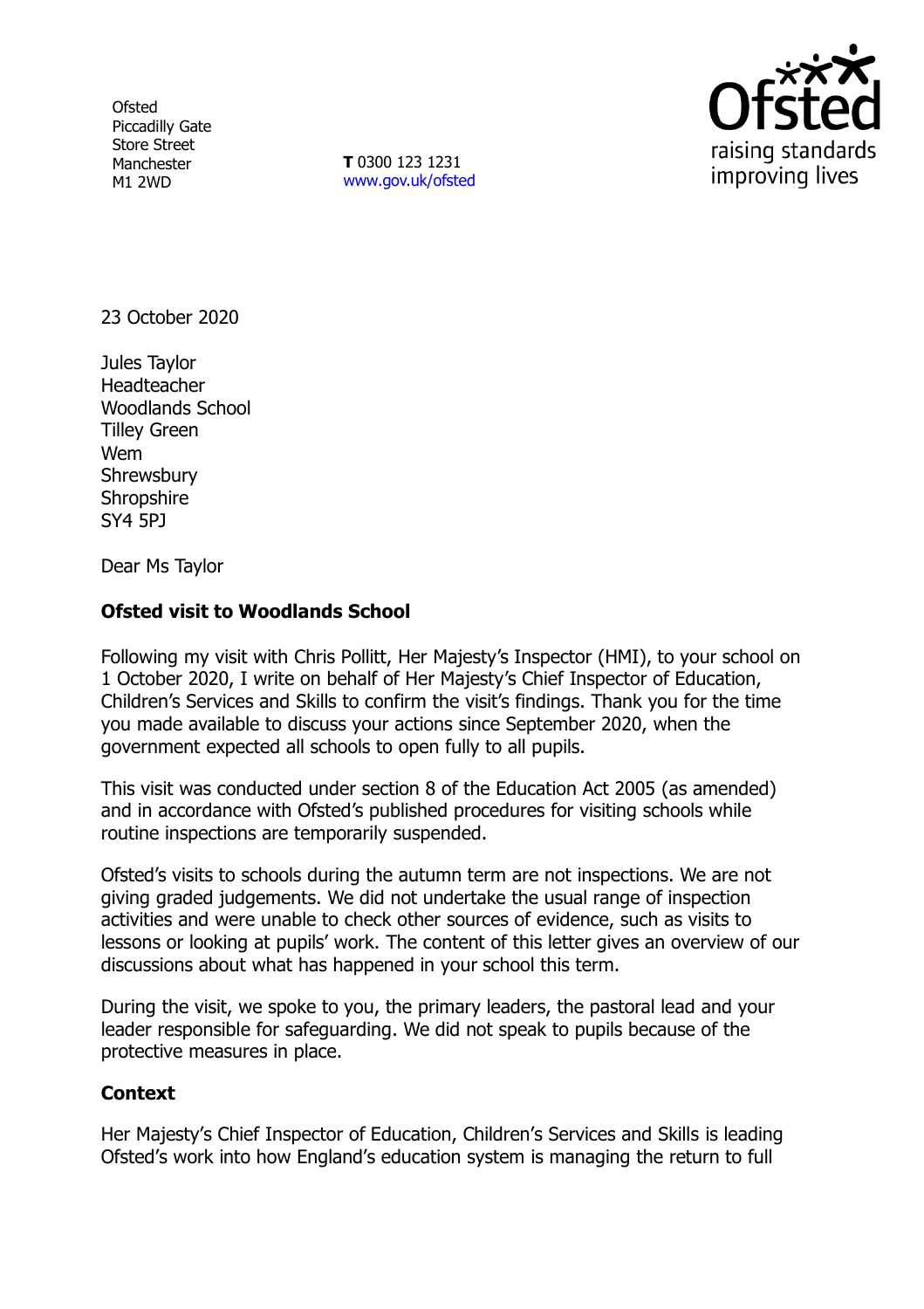

education for pupils, following an extended break in formal schooling due to the COVID-19 (coronavirus) pandemic.

In undertaking this focused work, HMI are visiting a broad range of schools. HMI will visit a sample of:

- approximately 1,200 schools across all Ofsted grades (outstanding, good, requires improvement and inadequate)
- maintained schools, academies and free schools, special schools and centres of alternative provision, including those in cities, and coastal, town or rural communities.

The information from this visit will feed into Ofsted's national reporting so that the insights can be shared with the government and the education sector. We did not find any significant concerns during the visit. In such a case, an inspection report would be published on our website and available to parents and carers.

We did not consider your response to COVID-19 during the spring and summer terms 2020, when the school was not open to all pupils.

## **From this visit, inspectors noted that:**

- The school began admitting pupils for the autumn term on 2 September 2020. By 14 September, two of your sites were open to all pupils. You have decided, based on their particular needs, to give pupils an extended phased return to your Year 7 site. You plan for all pupils to attend school full time by October half term.
- Pupils' attendance is currently at a similar level to this time last year. When the school was only open to some pupils due to COVID-19 restrictions, staff made daily calls to all parents and pupils. Prior to the start of the autumn term, staff talked to parents about the importance of their children returning to school. Staff continue to provide some families with additional support to encourage their children to return to school.
- Pupils are being taught their normal curriculum. To help pupils access and reengage with learning, you are providing them with additional pastoral support.
- Across the primary and secondary settings, you continue to prioritise the teaching of reading. You provide pupils with additional support to help them improve their basic reading skills. In the primary setting, you have identified that pupils' basic mathematical skills are weak, so have made this area a key focus in the curriculum. To support pupils' learning in the wider curriculum, you are continuing to provide them with practical experiences and off-site visits.
- Key stage 3 pupils have access to the same curriculum offer they previously experienced. You now provide a range of additional learning opportunities in